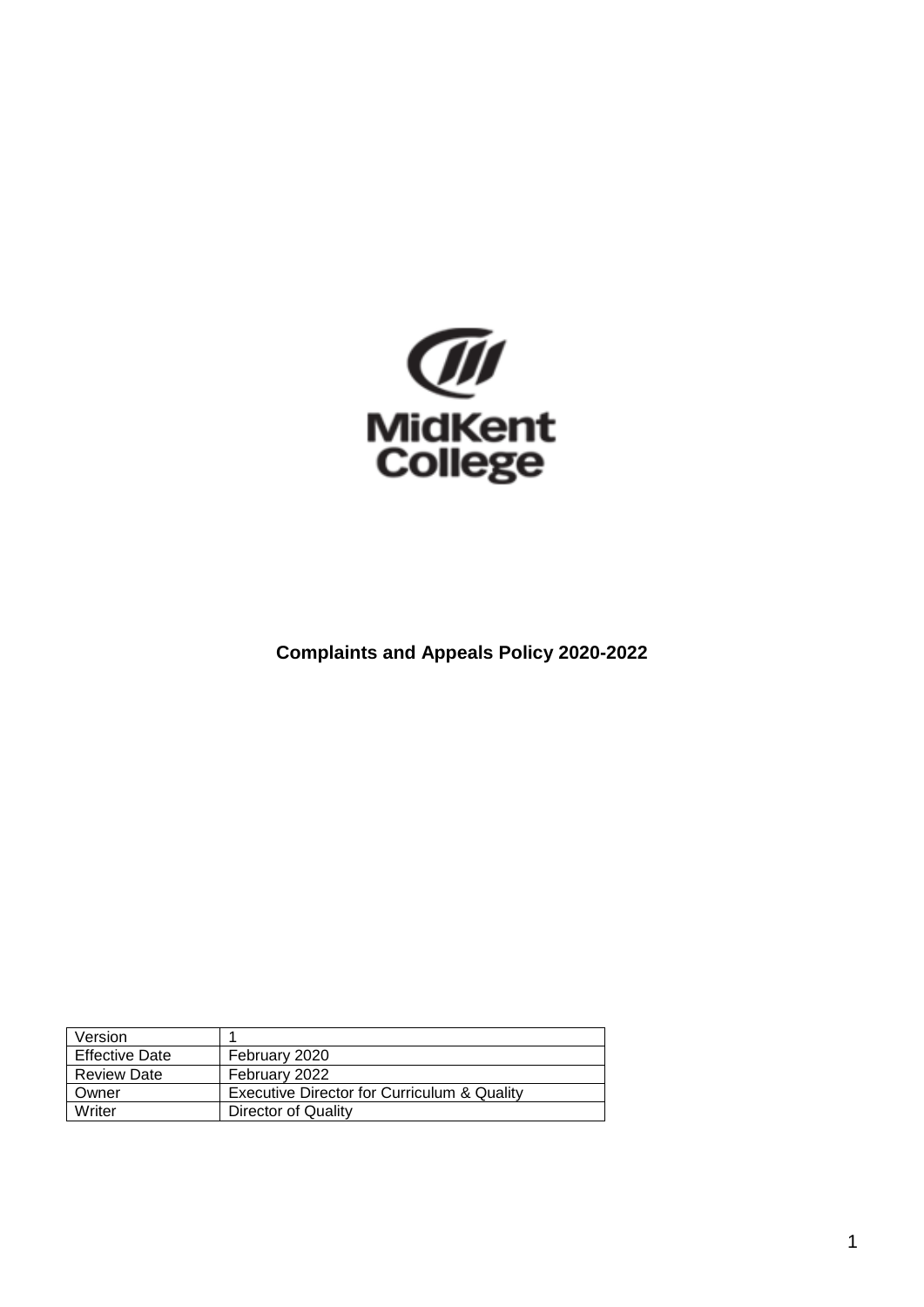# **Contents**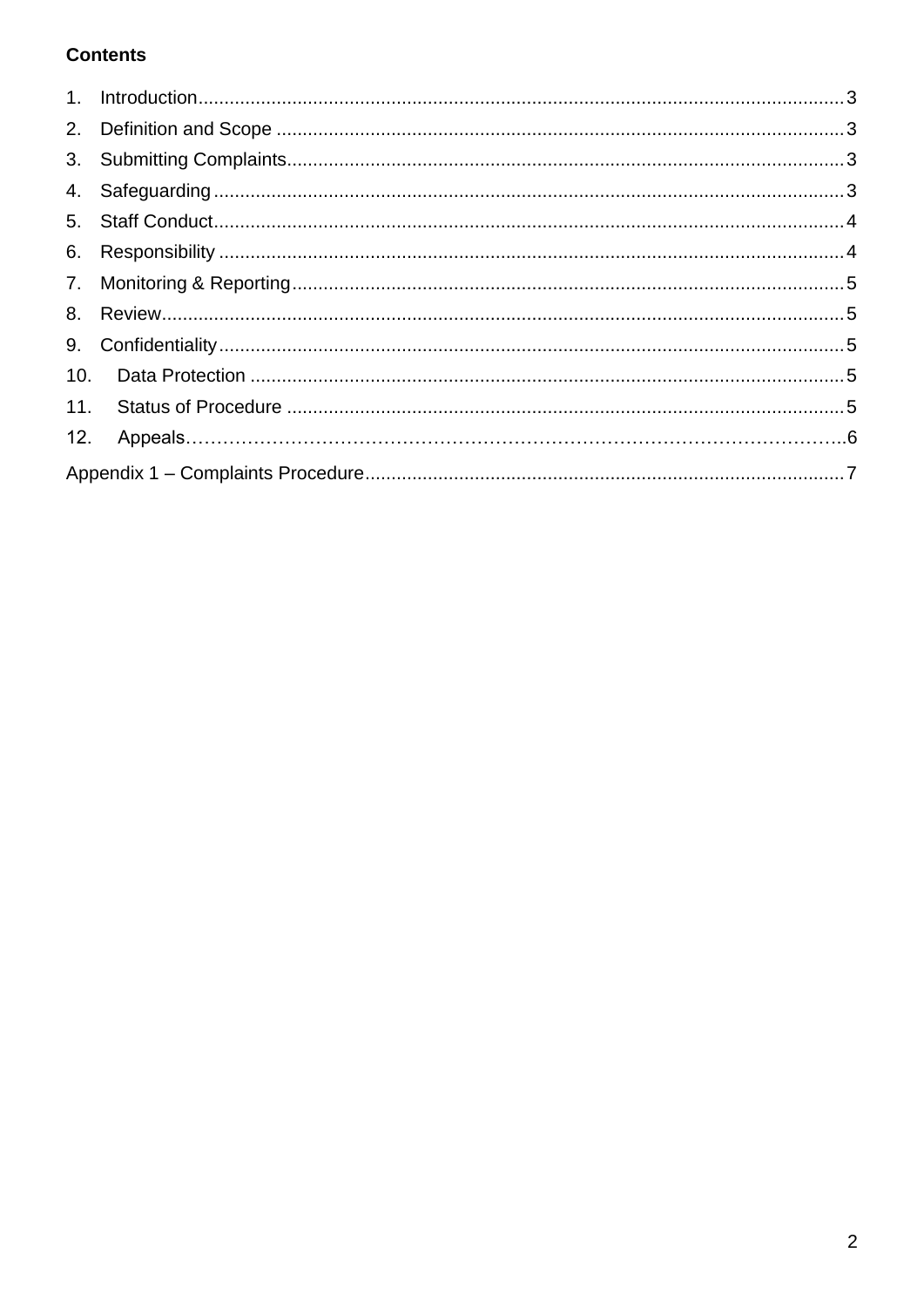## <span id="page-2-0"></span>**1. Introduction**

- 1.1.Our aim at MidKent College is to provide an outstanding service and we welcome feedback about the services we provide as a College.
- 1.2.Most people who engage with MidKent College do not experience any problems. However, we recognise that sometimes things can go wrong, and when it does, we would like to know about it in order that we can put it right.

## <span id="page-2-1"></span>**2. Definition and Scope**

- 2.1.The College defines a complaint as any expression of dissatisfaction, requiring a formal response.
- 2.2.The purpose of the Complaints Procedure is intended to ensure all complaints are handled in a consistent, fair and non-discriminatory way and resolved with a satisfactory and just outcome.
- 2.3.The Complaints Procedure provides the framework for anyone who has experienced dissatisfaction with College services to raise their concerns. This includes complaints from students, parents, guardians, carers, customers, support workers, employers, contractors, local residents, visitors or consumers of products.

## <span id="page-2-2"></span>**3. Submitting Complaints**

- 3.1.Complaints may be made in person, over the phone, via social media or electronically via the College website.
- 3.2.MidKent College is regulated by Ofsted for all funded educational programmes. If you are unhappy with how a complaint has been dealt with by the College, you can contact Ofsted by visiting their website [www.ofsted.gov.uk.](http://www.ofsted.gov.uk/) Ofsted may not accept your complaint if you have not completed the College's complaints procedure.
- 3.3.MidKent College is also regulated by the Education and Skills Funding Agency (ESFA) for all funded apprenticeships programmes. If you are unhappy with how a complaint has been dealt with by the College, you can contact ESFA by visiting their website [https://www.gov.uk/complain-further-education-apprenticeship.](https://www.gov.uk/complain-further-education-apprenticeship) ESFA may not accept your complaint if you have not completed the College's complaints procedure.
- 3.4.In addition to the above, Higher Education programmes are regulated by the Office For Students (OFS) and local partner Universities. If you are unhappy with how a complaint has been dealt with by the College, you can contact the OFS by visiting their website [https://www.officeforstudents.org.uk/contact/complaints-and-notifications/making-a](https://www.officeforstudents.org.uk/contact/complaints-and-notifications/making-a-complaint-to-a-higher-education-provider/)[complaint-to-a-higher-education-provider/.](https://www.officeforstudents.org.uk/contact/complaints-and-notifications/making-a-complaint-to-a-higher-education-provider/) OFS may not accept your complaint if you have not completed the College's complaints procedure.

## <span id="page-2-3"></span>**4. Safeguarding**

4.1.If the College receives information that a student is, or has been, put at risk of harm, the matter will be addressed by the Designated Safeguarding Officer.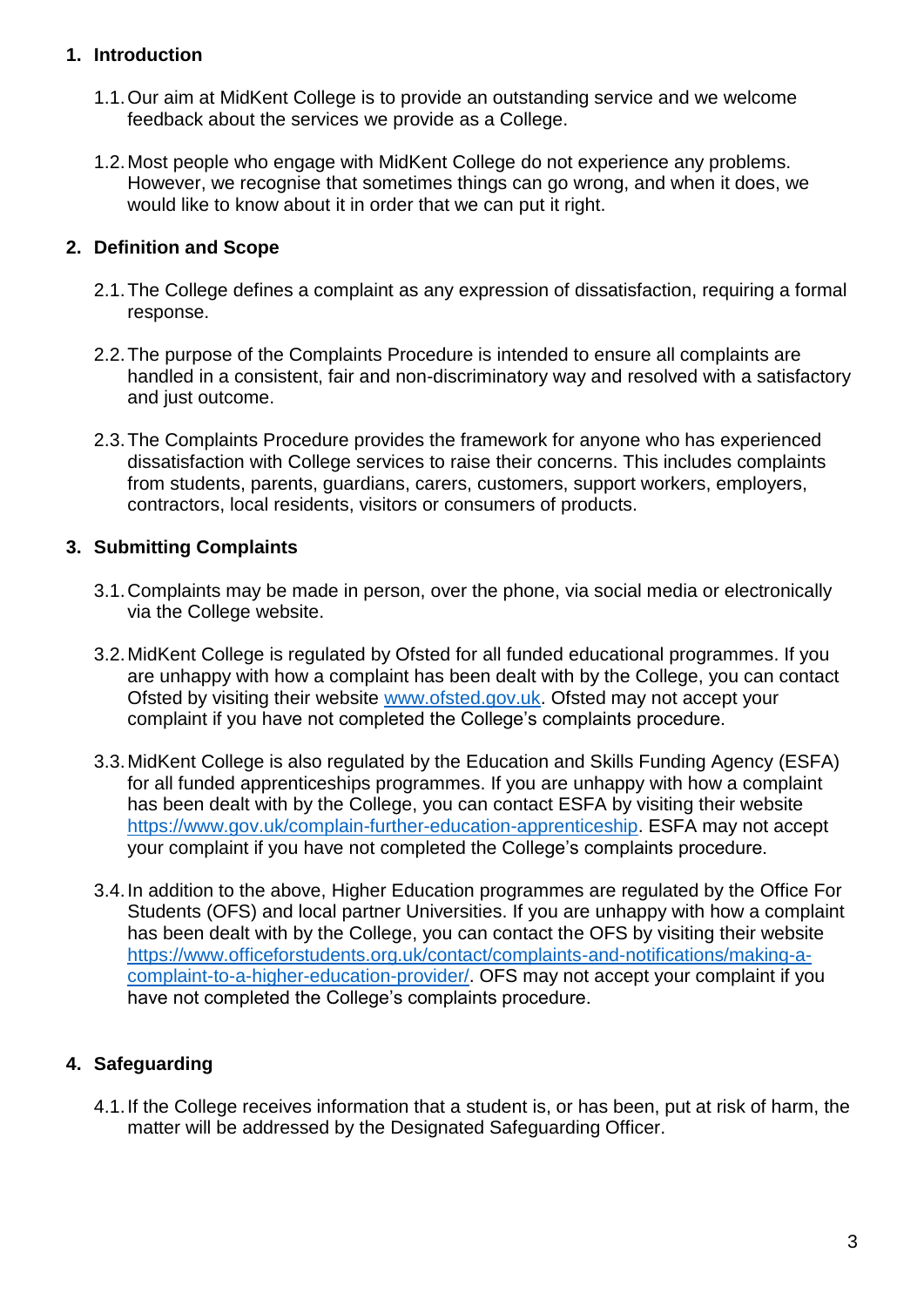- 4.1.1. Safeguarding matters also include but are not limited to hate crimes, sexual exploitation and bullying.
- 4.1.2. If a complaint is received that is deemed to affect protected characteristics, it will automatically be escalated to the Director of Student Services.
- 4.1.3. After a full discussion with the young person or Adult at Risk involved, the information may have to be shared with the relevant statutory agencies in accordance with the Safeguarding and Students at Risk Procedures. If the complaint is sent to the Local Authority Designated Officer (LADO), it will be rated against their threshold. If the LADO wish to investigate the complaint, they will lead the investigation or present a detailed course of action. If the complaint does not meet their threshold, the response and action to the complaint will be led by the Designated Safeguarding officer in conjunction with the Human Resources team.
- 4.1.4. If a complaint is received concerning an immediate safeguarding concern, the complainant will be directed to the emergency safeguarding number.
- 4.1.5. If a complaint is received from a student in complaint of another student (including Apprentices), and contains safeguarding content, the investigation will be led by the Designated Safeguarding Officer.
- 4.1.6. If while investigating the complaint the Investigating Officer encounters issues that relate to safeguarding, the Director of Student Services will be consulted as appropriate.

## <span id="page-3-0"></span>**5. Staff Conduct**

- 5.1.If the complaint is made against a member of staff, Human Resources will be immediately informed. The complaint will be dealt with in accordance with this policy unless Human Resources take responsibility for the investigation and resolution. In all cases Human Resources are responsible for ensuring that staff Disciplinary Policy/Procedures are followed if applicable.
- 5.2.If while investigating the complaint the Investigating Officer encounters issues that relates to staff conduct, the Director of Human Resources will be consulted as appropriate.

#### <span id="page-3-1"></span>**6. Responsibility**

- 6.1. MidKent College welcomes issues being bought to its attention as a mechanism for improving its quality and services.
- 6.2.MidKent College will ensure that complaints are dealt with effectively, reasonably and in a manner sensitive to all involved.
- 6.3.MidKent College will support an individual in making a complaint if necessary. This could be in the form of a scribe or simply providing a safe environment in which a complaint can be composed.
- 6.4.MidKent College will acknowledge complaints within timeframes outlined in the process.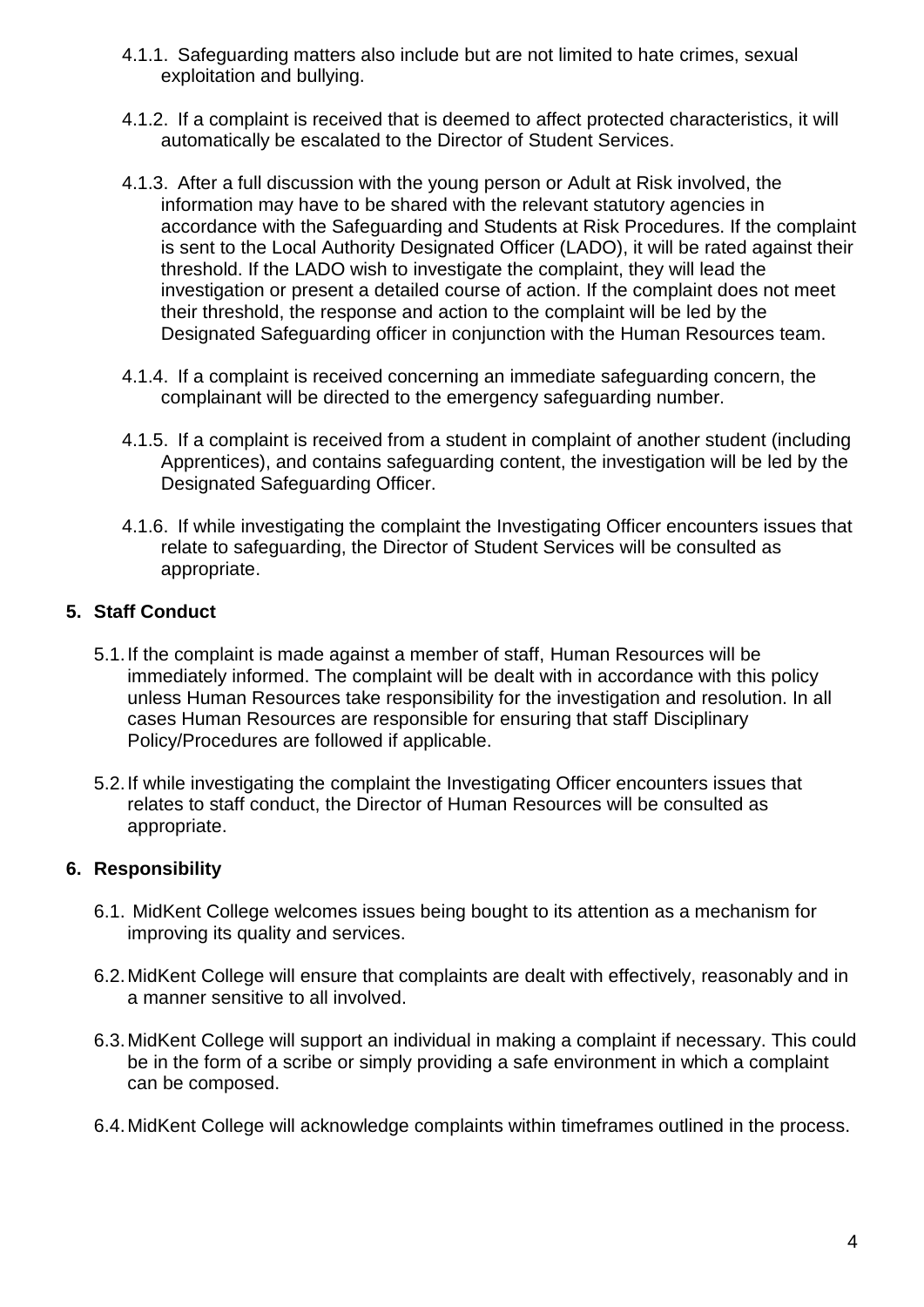- 6.5.If any criminal activity is found during a complaint investigation, the matter will be reported to the relevant authority.
- 6.6.MidKent College's Governing Body is responsible for ensuring that the complaints policy is operating effectively and will become directly involved if a complaint is directed against the Principal or members of the Governing Body.
- 6.7.The Governing Body delegates responsibility for monitoring complaints to the Risk and Audit Committee.

## <span id="page-4-0"></span>**7. Monitoring & Reporting**

- 7.1.MidKent College will keep an accurate record of complaints received to support continuous improvement of the College's services to students, staff, employers and the public.
- 7.2.The findings and analysis of complaints will be regularly reported to the Senior Management Team and the Governing Body to ensure procedures are in place to improve the College's services to students, staff and the public.

## <span id="page-4-1"></span>**8. Review**

- 8.1.The College will review the Complaints Procedure annually. Any feedback from students, staff and the public will be considered when updating the procedure.
- 8.2.Students will also be given the opportunity to comment on the procedure through Student Voice.

#### <span id="page-4-2"></span>**9. Confidentiality**

9.1.Every attempt will be made to ensure that details of a complainant and the contents of their complaint will be held confidentially. However, where a compliant is of a personal nature against an individual, it is likely that the complainant's identity will be revealed at some stage in all but the most exceptional cases, so there can be a fair investigation.

## <span id="page-4-3"></span>**10.Data Protection**

10.1. All complaints will be kept and stored according to the relevant data protection legislation. If you have concerns about how your personal data is used or stored, or you wish to exercise your rights under the Data Protection Act contact [data.protection@midkent.ac.uk.](mailto:data.protection@midkent.ac.uk)

#### <span id="page-4-4"></span>**11.Status of Procedure**

- 11.1. The Complaints Procedure was approved by the Executive Directors in September 2019 and the Governing Body supersedes all previous documentation.
- 11.2. The Complaints Procedure will be kept under review by the Director of Quality and may be reviewed and varied from time to time.
- 11.3. The Complaints Procedure is detailed at appendix 1.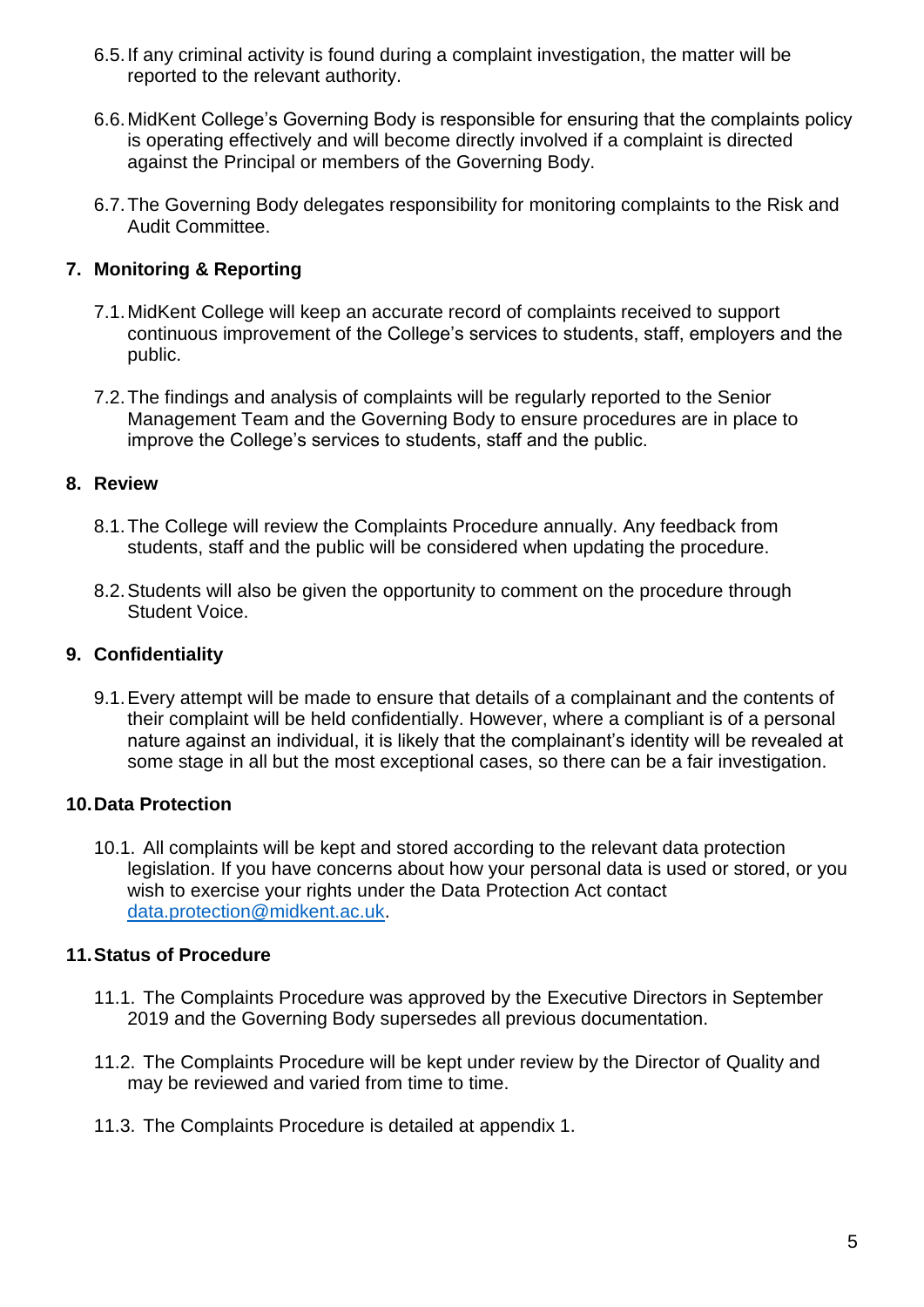- 11.4. All complaints sent directly to the Principal will be processed via the Complaints Procedure initially and escalated accordingly.
- 11.5. In exceptional circumstances, complaints will bypass the informal process and immediately proceed to the formal process for the attention of the appropriate managers.
- 11.6. Any complaints not resolved under the informal process will automatically be escalated to the formal process.
- 11.7. Anonymous complaints will be accepted under this process but may not be investigated as the complainant's identity needs to be verified to validate the complaint.
- 11.8. Vexatious complaints will be dealt with on a case by case basis and managed accordingly.

The complaints reporting MS form can be accessed from the following link: [https://forms.office.com/Pages/ResponsePage.aspx?id=-Xh2Ffi1UkmvMoJEncFvWD-](https://forms.office.com/Pages/ResponsePage.aspx?id=-Xh2Ffi1UkmvMoJEncFvWD-EsSuagYJOupMDxTLzNQFURVVDNFRESlY1WjI1OVM3V0ZTU0xSVFBSVC4u)[EsSuagYJOupMDxTLzNQFURVVDNFRESlY1WjI1OVM3V0ZTU0xSVFBSVC4u](https://forms.office.com/Pages/ResponsePage.aspx?id=-Xh2Ffi1UkmvMoJEncFvWD-EsSuagYJOupMDxTLzNQFURVVDNFRESlY1WjI1OVM3V0ZTU0xSVFBSVC4u)

## **12. Appeals**

- 12.1. Appeals should be submitted using the procedures and forms relevant to the specific appeal. Appeals processes exist in College, Awarding Body and University processes and procedures.
- 12.2. All appeals that that are not submitted in accordance with the above policies and procedures should be submitted in writing to the Quality Team who will acknowledge receipt within three working days and arrange a thorough investigation by an appropriate manager.
- 12.3. The outcome of every appeal will be notified to the appellant in a timely manner. If the appellant is not content with the outcome, the appeal will be referred to a Senior Manager for review.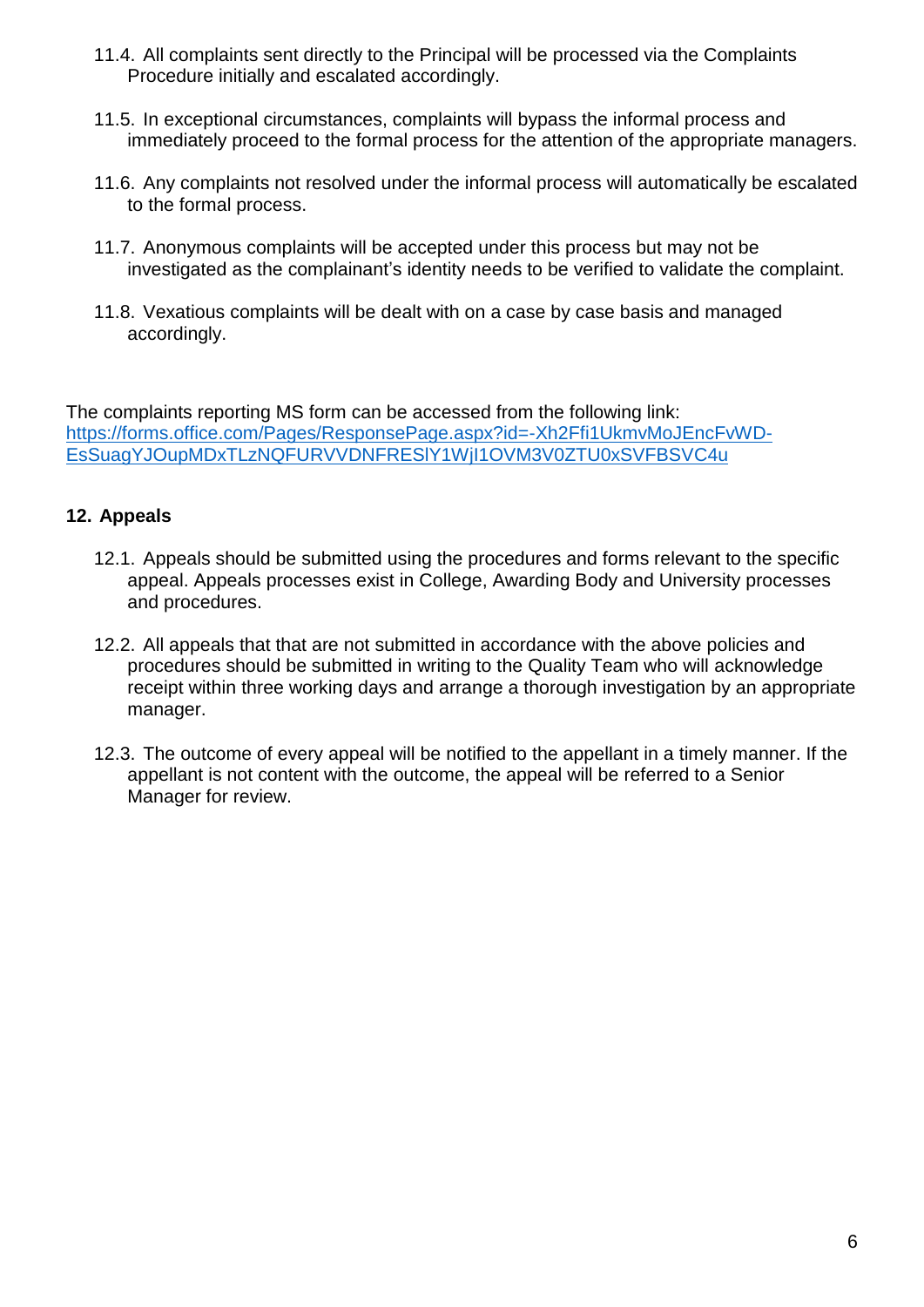# <span id="page-6-0"></span>**Appendix 1 – Complaints Procedure**

| <b>Process</b>        | <b>Details</b>                                                                                                                                                                                                                                                                                                                                                                                                                                                                                                                                                                                                                                                                                                                                                                                                                                                                                                                                                                                                                                                                                                                                                                                                                                              |
|-----------------------|-------------------------------------------------------------------------------------------------------------------------------------------------------------------------------------------------------------------------------------------------------------------------------------------------------------------------------------------------------------------------------------------------------------------------------------------------------------------------------------------------------------------------------------------------------------------------------------------------------------------------------------------------------------------------------------------------------------------------------------------------------------------------------------------------------------------------------------------------------------------------------------------------------------------------------------------------------------------------------------------------------------------------------------------------------------------------------------------------------------------------------------------------------------------------------------------------------------------------------------------------------------|
| Stage 1 -<br>Informal | Most complaints or concerns can usually be addressed<br>$\bullet$<br>informally through a conversation with a responsible member<br>of the College's staff.<br>We aim to deal with all concerns informally within 2 working<br>days by arranging for the appropriate Head of<br>Department/Service Manager of staff to contact the<br>complainant.                                                                                                                                                                                                                                                                                                                                                                                                                                                                                                                                                                                                                                                                                                                                                                                                                                                                                                          |
| Stage 2 -<br>Formal   | If you feel that your concern has not been resolved at the<br>$\bullet$<br>informal stage, you may request that the matter is dealt with<br>as a formal complaint by phone to Complaints Course<br>Enquiries Team 01634 402020. All informal complaints that<br>are unresolved will be forwarded to the Quality team to<br>progress to the Formal process.<br>On receipt of the formal complaint the Quality Team will<br>acknowledge that complaint within 2 working days.<br>The Quality Team will assign a suitable Investigating Officer.<br>$\bullet$<br>If the complaint concerns safeguarding it will be passed to a<br>Designated Safeguarding Officer.<br>The Investigating Officer has 10 working days to review and<br>respond to the complaint.<br>The Investigating Officer may contact the complainant to<br>discuss the complaint and clarify any issues. The<br>Investigating Officer will hear the views of other people<br>concerned with the complaint.<br>If the complaint is against the Principal or Governors, the<br>$\bullet$<br>complaint will be referred immediately to the Governing<br>Body. The Clerk will administer the process and arrange an<br>appropriate investigation panel based on the nature of the<br>complaint. |
| Stage 3 -<br>Appeal   | If the complainant is not satisfied with the outcome of the<br>formal process, the complaint can be appealed within 5<br>working days. In exceptional circumstances, the Director of<br>Quality may accept appeals submitted after 5 working days.<br>Appeals will be investigated by the Principal or designated<br>$\bullet$<br>Executive Director for final internal review, to be completed<br>within 15 working days.<br>The Principal or designated Executive Director may contact<br>the complainant and others involved to discuss the complaint<br>and clarify any issues.<br>The Principal's/Executive Director's decision is final.                                                                                                                                                                                                                                                                                                                                                                                                                                                                                                                                                                                                              |